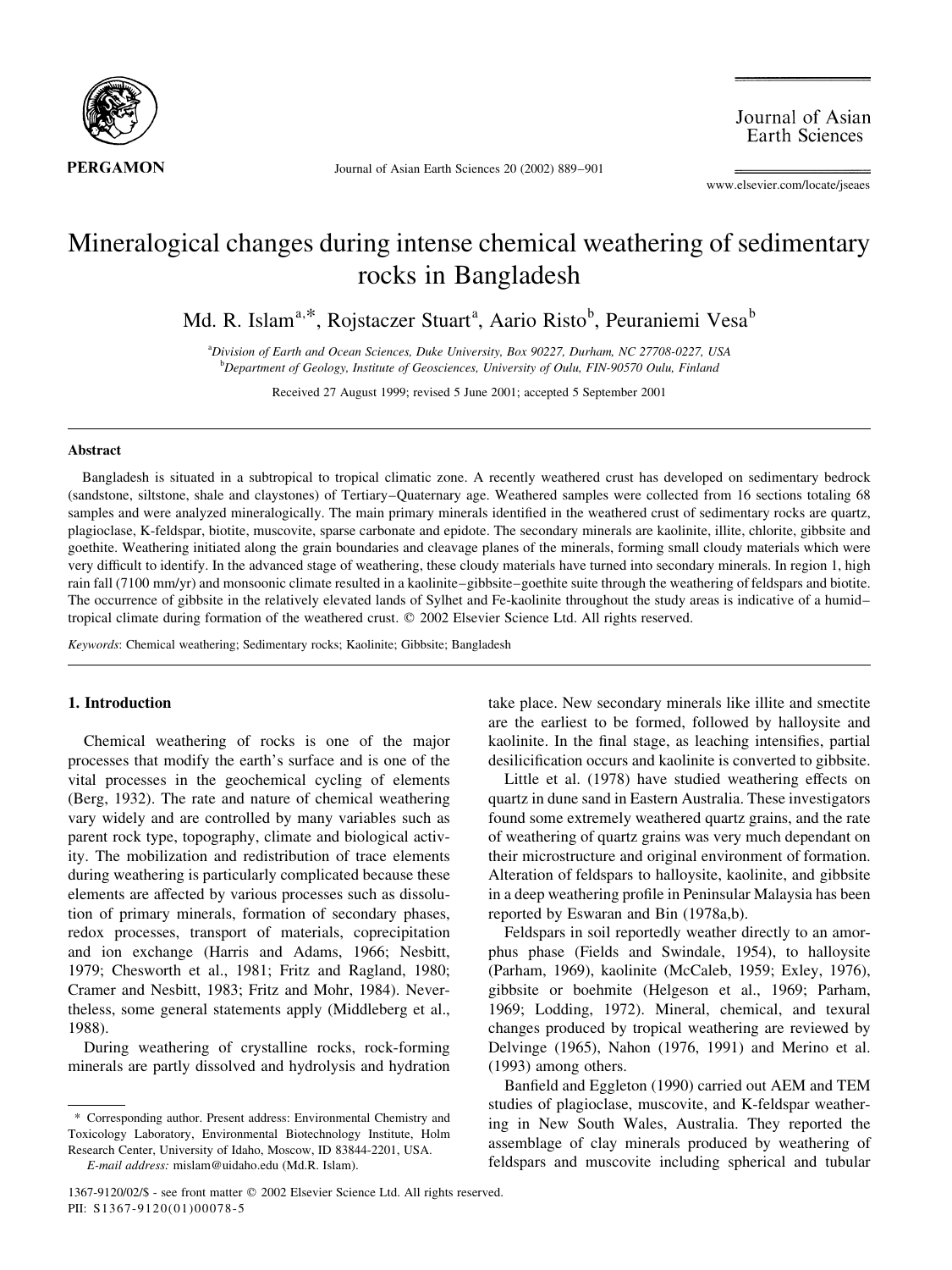

Fig. 1. Location map of Bangladesh showing the sampling sites of weathered samples. Region (I) Barail Group (1 sampling section), Bhuban Formation (2 sampling sections, one each in shale and sandstone); Boka Bil Formation (2 sampling sections), Dupi Tila Formation (1 sampling section): (II) Madhupur Clay Formation (2 sampling sections): (III) Madhapur Clay Formation (2 sampling sections); (IV) Dupi Tila Formation (2 sampling sections); (V) Tipam Sandstone (2 sampling sections); (VI) and (VII) Dupi Tila Formation (1 sampling section from each).

halloysite, and platy kaolinite. Banfield and Eggleton (1988) carried out a TEM study of biotite weathering in New South Wales, Australia and concluded that biotite weathers initially to interstratified biotite/vermiculite, goethite, and kaolinite. In the second stage weathering products are dominated by kaolinite and goethite. Chemical weathering rates of silicate minerals have been reviewed extensively in numerous review papers in volume edited by White and Brantley (1995).

Bhattacharyya et al. (2000) have investigated the genesis of gibbsite in the Ultisols from northeast India, which is very close to the present study area (sampling location 1) Fig. 1) in having similar climatic features. They found that the typical rod-shaped and well crystalized gibbsite formed through the weathering of alluminosilicate minerals. Hill et al. (2000) studied the geochemical evolution of paleolaterite in Northern Ireland where they reported a neo-formed mineral assemblage consisting of hematite, gibbsite, goethite, anatase, meta-halloysite and kaolinite.

The Tertiary-Quaternary sedimentary rocks of Bangladesh are intensely weathered throughout most of the country, particularly in the northwestern, northeastern, eastern and southeastern parts. Most of these areas are characterized by weathered to lateritic red soils. The area lies within the subtropical to tropical humid monsoon climatic zone. We know of no previous studies of weathering that have been carried out in Bangladesh. The present work was undertaken in order to characterize the alteration of primary minerals, formation of secondary minerals, and the nature and environments of the weathering crust.

## 2. Study area

Bangladesh is located between latitudes 20°43' and  $26^{\circ}36^{\prime}$ N and longitudes  $88^{\circ}3'$  and  $92^{\circ}40^{\prime}$ E (Fig. 1). Bangladesh occupies the greater part of the Bengal Basin and covers part of the Himalayan piedmont plain and the eastern and southeastern hill ranges of the Sylhet, Chittagong and Chittagong Hill Tracts (Paul and Lian, 1975). The Bengal basin is enclosed to the west, north and east by the Indian shield, the Shillong shield, and the Naga-Lustrai orogenic belt, respectively, and opens to the south into the Bay of Bengal (Sengupta, 1966).

Bangladesh lies within a tropical and subtropical monsoon climatic zone. The monsoon is the main source of precipitation, which begins in May and continues up to October. The climatic features of Bangladesh vary from region to region and season to season. In eastern Bangladesh, precipitation is at a maximum in the northeast and at a minimum in the central region. The mean annual maximum and minimum temperatures of the northeastern district of Sylhet are 35 and 18 °C, respectively, with mean annual rain fall of 7106 mm (Khan, 1978) and average annual humidity of 78% (Statistical Year Book of Bangladesh, 1991). The mean annual maximum and minimum temperatures of the central eastern district of Comilla are 31 and 19 °C, respectively, with annual rainfall of 1629 mm and an average relative humidity of 80%.

The Chittagong and Cox's Bazar districts are situated in the southeastern part of Bangladesh. In the Chittagong district, the annual mean maximum temperature is  $31^{\circ}$ C and the mean minimum temperature is  $20^{\circ}$ C. Average annual rainfall is 3022 mm and mean annual relative humidity is 76%. The mean annual maximum and minimum temperatures of the Cox's Bazar district are 31 and 21 °C, respectively, with mean annual rainfall of 3633 mm (Samad, 1986) and humidity of 78% (Statistical Year Book of Bangladesh, 1991).

Bangladesh has a thick stratigraphic succession of mostly Tertiary sediments (see Table 1 for Oligocene and vounger stratigraphy) and, to a much lesser extent, Quaternary sediments. Sandstone, siltstone, shale and claystone are the main rock types. These rocks are composed mainly of quartz, plagioclase, K-feldspar, biotite, muscovite, kaolinite and illite (Islam, 1996). The detailed stratigraphy of Bangladesh is described by Khan and Mominulla (1980).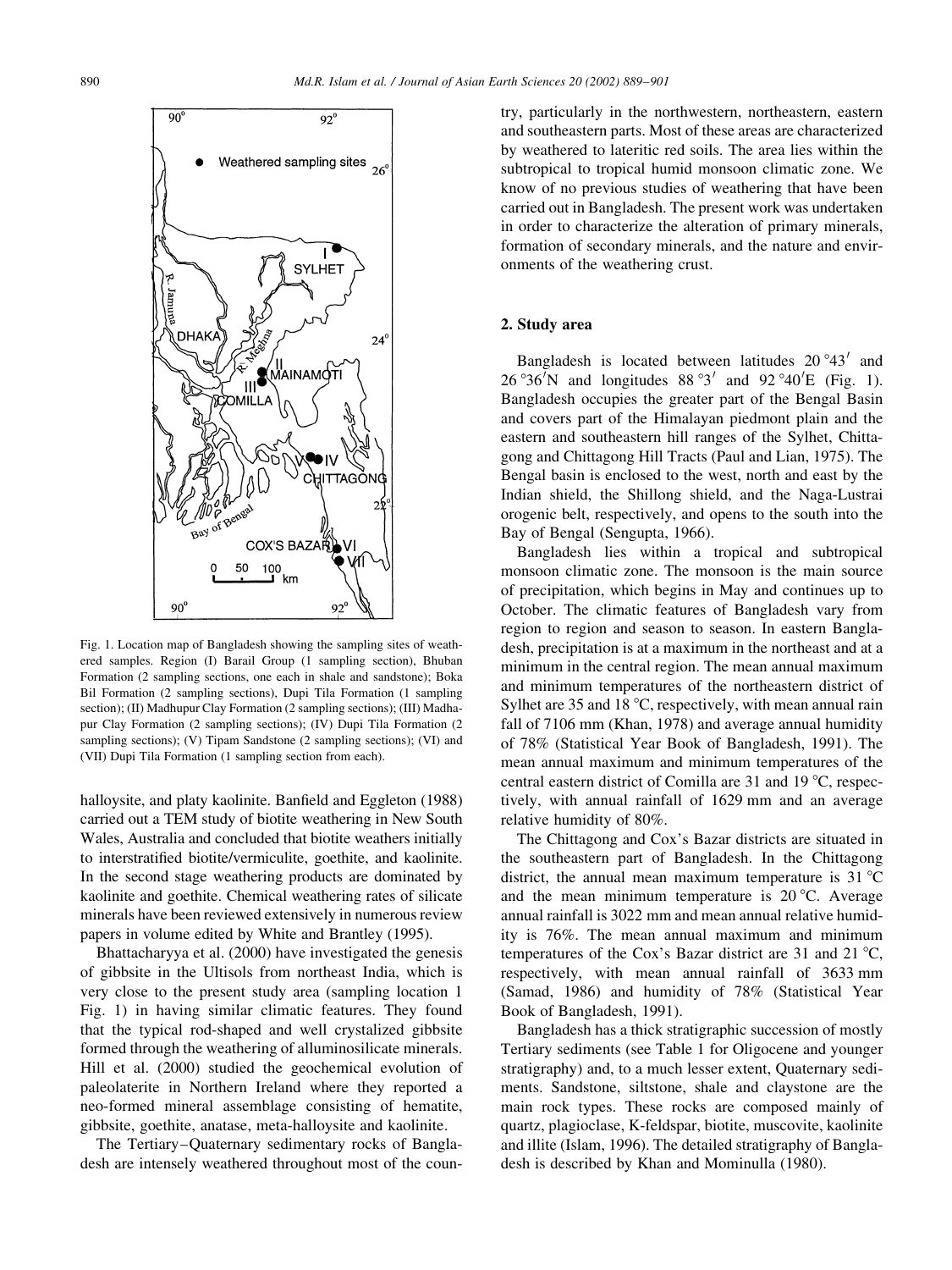#### Table 1 Stratigraphic sequence in Bangladesh (Source: based on Khan (1980); Zaher and Rahman (1980))

| Geologic age                | Stable shelf |              | Bengal foredeep |               | Lithology                       |
|-----------------------------|--------------|--------------|-----------------|---------------|---------------------------------|
|                             | Group        | Formation    | Group           | Formation     |                                 |
| Holocene                    |              | Alluvium     |                 | Alluvium      | Silt, sand, gravel and clay     |
|                             |              | Unconformity |                 | Unconformity  |                                 |
| Pleistocene Late Pliocene   |              | Dihing       |                 | Madhupur clay | Pebbbly sandstone, sticky clay  |
|                             | Madhupur     |              |                 |               |                                 |
|                             |              | Unconformity |                 | Unconformity  |                                 |
| Mid-Pliocene-Early Pliocene |              | Dupi Tila    | Madhupur        | Dupi Tila     | Sandstone, coarse quartz,       |
|                             |              |              |                 |               | pebbles, petrified wood         |
|                             |              | Unconformity |                 | Unconformity  |                                 |
| Miocene                     | Surma        | Jamalgonj    | Tipam           | Girujan clay  | Claystone with sandstone        |
|                             |              |              |                 | Tipam         | Sandstone, coarse-grained,      |
|                             |              |              |                 |               | cross-bedded, pebbles of        |
|                             |              |              |                 |               | granite, quartzite, shale and   |
|                             |              |              |                 |               | lignite. Clay mostly at base    |
|                             |              |              | Surma           | Boka Bil      | Marine shale, pyritic gray      |
|                             |              |              |                 |               | marine fossils:                 |
|                             |              |              |                 | Bhuban        | Sandy shale, sandstone, breccia |
|                             |              |              |                 |               | interbeds                       |
|                             |              |              |                 | Unconformity  |                                 |
|                             |              |              |                 |               |                                 |
| Oligocene                   | Barail       | Bogra        | Barail          | Jenam         | Siltstone, fine-grained         |
|                             |              |              |                 |               | sandstone, Carbonaceous shale   |

Tectonically, the Bengal Basin can be subdivided into a stable area to the west and northwest, and the synclinal Bengal foredeep to the east and southeast. On the stable shelf, between 1 and 8 km of sediments of Permian to recent age have accumulated. By contrast, more than 16 km of mainly Tertiary sediments have accumulated in the more tectonically active Bengal foredeep (Paul and Lian, 1975). The detailed lithostratigraphic units and rock types are described by Ahmed and Zaher (1965), Khan and Muminullah (1980) and Alam et al. (1990).

# 3. Methods

#### 3.1. Field work

Field work was carried out during February and March, 1991. Sedimentary weathered crusts were collected from 16 sections (68 samples total) along the eastern, northeastern and southeastern parts of Bangladesh and covered most of the lithostratigraphic units (Fig. 1 and Table 1). Sampling was restricted mostly within the upper 3 m of the profile, but in some cases samples were as deep as 15 m. Sampling began from the bottom of the weathered profiles in order to avoid contamination of the samples. The sampling interval within the profiles was a minimum 0.20 m and maximum 8.0 m depending upon the lithological and mineralogical characters.

The weathered material was mainly grey to bluish gray, brown, yellowish brown, fine to medium grained sandstone, siltstone, claystone and shale. The samples were collected along road cuts, natural and other human-made exposures. The original weathered samples were collected as block core by split plastic (PVC) pipe in order to preserve the original lithological structures.

## 3.2. Laboratory methods

About 250 g of oven dried (at  $100^{\circ}$ C for 72 h) bulk samples were broken by a hand crusher primarily to reduce the rock aggregate to monomineralic particles. These samples were divided into seven parts by a mechanical divider. One part was crushed by Vibrating Disk Mills (Herzog, type: Hsm 100 A) and six parts were sieved to obtain size fractions less than 0.06 mm. For clay mineralogical studies, clay size fractions were separated by centrifuge at room temperature. Thin sections were prepared from both the original block sample collected in the PVC pipe and mixed powdered weathered samples for mineralogical analyses using a petrographic microscope and microprobe.

X-ray Diffraction (XRD) analysis was performed on the clay fraction using a SIEMENS D 5000 X-ray diffractometer with Ni filtered CuKa radiation using 40 kV-40 mA at the Institute of Electron Optic, University of Oulu, Finland. The step size was  $0.02^{\circ}$  and the step time was 1 s with a 1 mm divergence slit, a 0.1 mm detector slit and a 1 mm antiscatter slit. The scan range was  $2-40^{\circ}$ . Clay fractions were mounted on glass slides in order to obtain a preferred orientation of the clay minerals. The clay fractions  $(< 2 \mu m)$  were separated by centrifuging and then placed on the glass slide as a thin layer and allowed to dry at room temperature for analysis. Clay fractions were analyzed five times after heating to temperatures of 20, 230, 450, 550 and  $620^{\circ}$ C in order to identify the various clay mineral phases.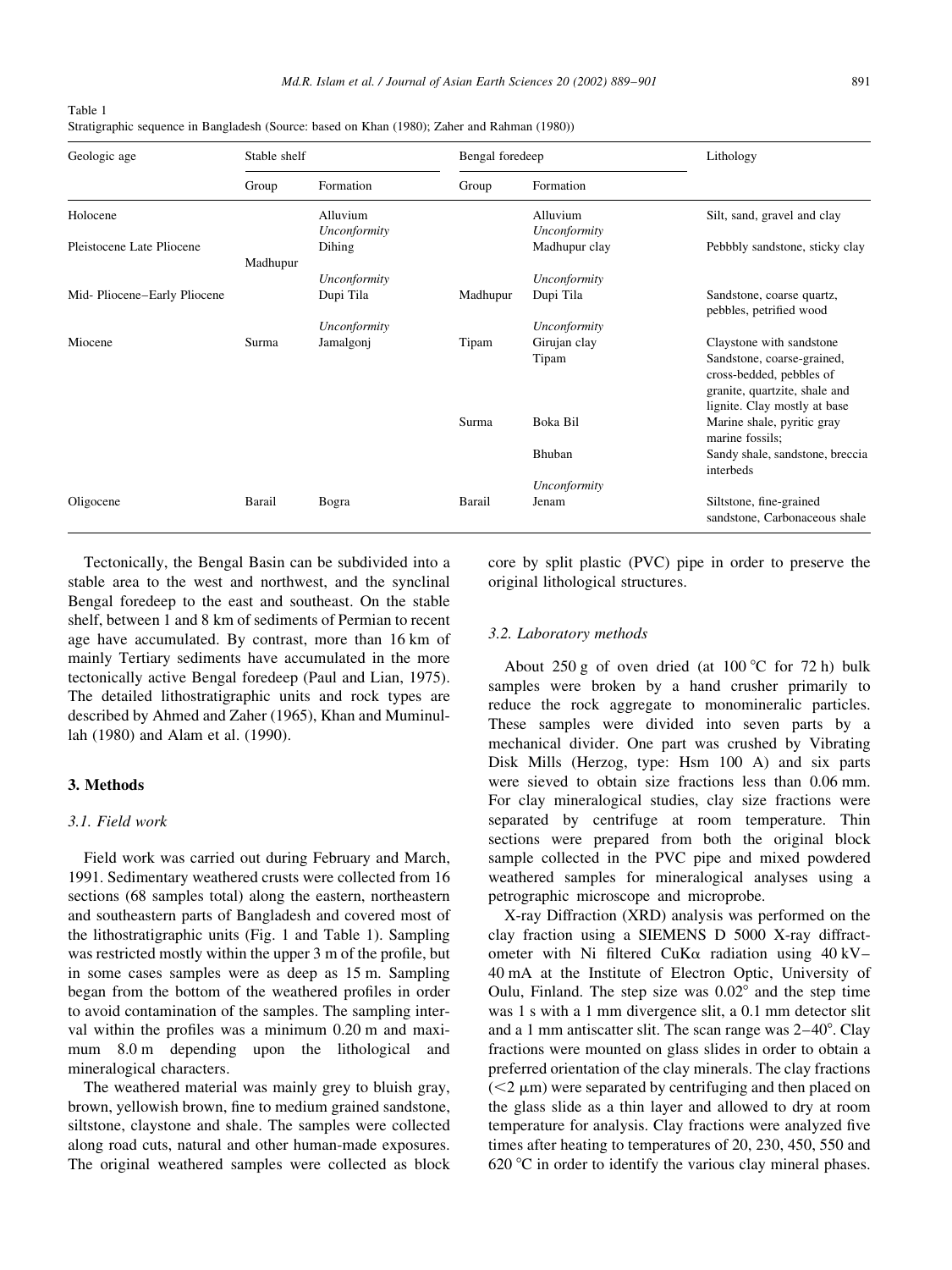

Fig. 2. Characteristic X-ray diffraction diagrams for the oriented, non-heated clay fraction (2  $\mu$ m). The site locations are (a) from region I, Jaintapur, Sylhet; A: Barail, B: Bhuban, shale, C: Bhuban, sandstone, D: Boka Bil, and J: Dupi Tila; and (b) F: region V (Tipam Sandstone), G: region IV (Dupi Tila), I: region VII (Dupi Tila), K: region II (Madhupur Clay), L: region III (Madhupur Clay), and M: region III (Madhupur Clay). Chl = chlorite, V = vermiculite, I = illite,  $M =$  muscovite, S = serpentine, K = kaolinite, G = gibbsite, N/P = nacrite/pyrophyllite, K-F = K-feldspar, Go = goethite, Q = quartz, Pal = palygorskite.

For Electron Microprobe (EPMA) analyses, minerals of the carbon coated polished thin section were analyzed using a JEOL JCXA-733 superprobe instrument at the Institute of Electron Optic, University of Oulu, Finland utilizing Wavelength Dispersive Spectrometry (WDS). A 15 keV accelerating voltage, 15 nA probe current and  $10 \mu m$ beam diameter were used for analysis. Natural and synthetic minerals were used for standards [MAC No: 2624; Jadeite for Na (MgO) periclase for Mg, aluminum oxide (Al2O3) for Al, wollastonite for Si and Ca, orthoclase for K, etc.]. Thin sections were also studied using a polarizing microscope.

Clay-size fractions were prepared for Transmission Electron Microscopic (TEM) study by dispersing material in alcohol. The samples were placed on a formvar coated TEM grid (150 mesh) and examined with a JEOL, JEM-100 CX II electron microscope at the Institute of Electron Optic, University of Oulu, Finland. A few thin sections of clay-size fractions coated with an Au-Pd conductor (Polaron SEM coating unit E 510) and with carbon were examined morphologically under the JEOL JSM 6400 (with Link EXL, EDS) Scanning Electron Microscope (SEM) at the Institute of Electron Optic, University of Oulu, Finland.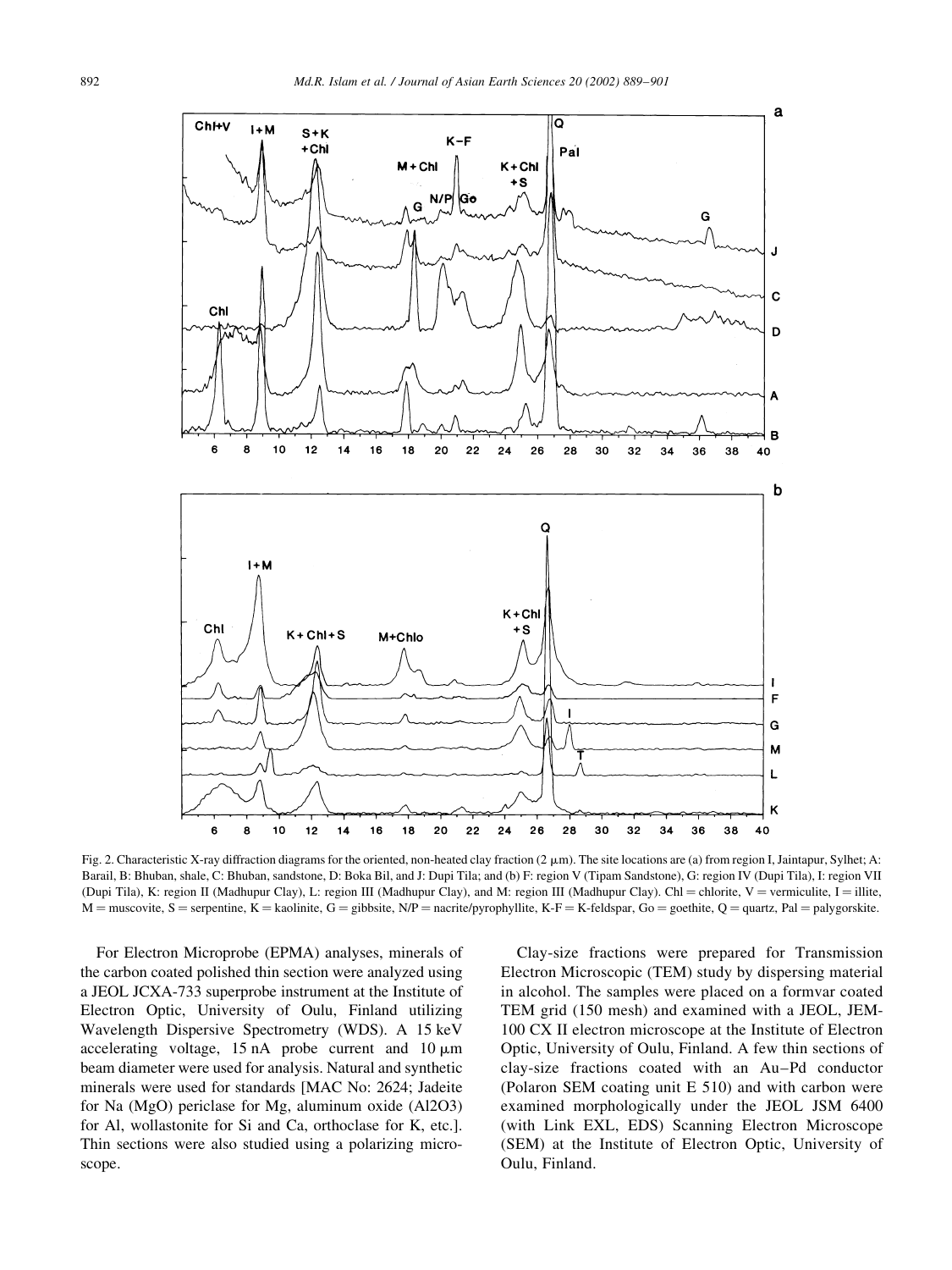

Fig. 3. X-ray diffraction diagrams of oriented clay fraction  $(2 \mu m)$  at differential heat treatment (a) sample from region I (Barail) showing the disappearance of the gibbsite peak after 350 °C while kaolinite peaks remain constant. Prior to 620 °C, however, the kaolinite peaks also disappear (b) sample from region VI (Dupi Tila). Kaolinite peaks disappear after 550 °C whereas, the 14 Å peak decreases followed by an increase of the 10 Å peak confirming the presence of vermiculite. Chl = chlorite, I = illite, M = muscovite, K = kaolinite, G = gibbsite, F = feldspar, Q = quartz.

## 4. Results

#### 4.1. X-ray diffraction

Quartz and muscovite are the primary minerals indicated by the X-ray data and the main clay minerals are chlorite (clinochlore), serpentine, illite, kaolinite, gibbsite, and rarely, goethite and vermiculite.

Quartz is identified by its typical 3.34 Å peak and muscovite by its typical 10.1 Å symmetrical peak (Fig. 2). Kaolinite is identified by its 7.15 and 3.58 Å peaks which is confirmed after heating to 550  $\degree$ C where the peaks disappeared (Whittig, 1965) (Fig. 3a). Gibbsite is identified by its 4.85, 4.37, and 2.45 Å peaks (Glen and Nash, 1963; Brown and Brindley, 1980); and is confirmed with heat treatment at 350 °C where the peaks disappear (Glenn and Nash, 1963) (Fig. 3a). Chlorite is identified by its 14.1, 4.68–4.78 and 3.52 Å peaks and is confirmed through heating of the sample to 550 °C where higher order 001 reflections decrease in intensity (Weaver, 1989) (Fig. 3b). Serpentine is identified at 7.25–7.35 Å (10). Illite (with less  $K_2O$ ) can be identified by broadening of the 001 (10 and  $14-17 \text{ Å}$ ) and 003 (3.33)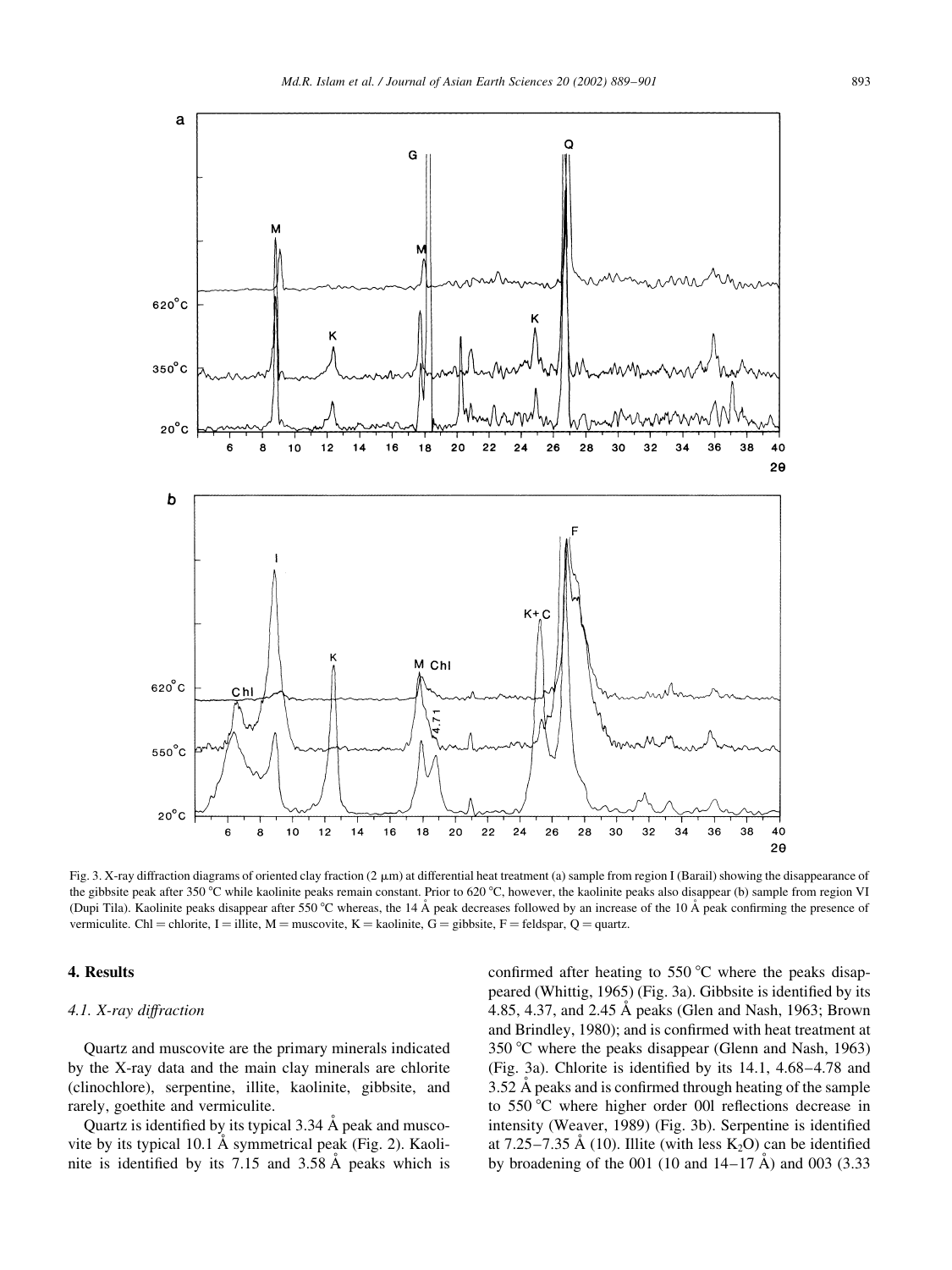

Fig. 4. (A) SEM photograph of a Au–Pd coated oriented clay fraction showing clays from region VII (Dupi Tila) [× 9000] (B) carbon coated oriented clay fractions showing clays [ $\times$  100], and (C) carbon coated single kaolinite grain from region VI (Dupi Tila) [ $\times$  1500].

and 3.5  $\AA$ ) on the low angle side and the 002 (5.0 and 4.7  $\AA$ ) on the high angle side (Weaver, 1989, p. 39) (Fig. 2). Moreover, vermiculite may also be present and can be confirmed through heating, when the 14  $\AA$  peak decreases and 10  $\AA$ 

peak increases. Goethite is identified by its 4.15 and 2.67 Å peaks. Palygorskite may be identified by the 4.48 and 3.24 Å peaks (Fig. 2), but the main peak of palygorskite at 10.5  $\AA$  is absent. As a result, the XRD data are not sufficient to confirm the presence of palygorskite.

#### 4.2. SEM and TEM

SEM micrographs are shown in Fig. 4. Kaolinite crystallites in mature soils are typically submicron-sized and platy in morphology. Variability in the shape of crystals of the kaolin minerals is almost as great as that of the clay mineral group as a whole. Plates of hexagonal shape are often identified as kaolinite, although other layer-structured minerals may have the same shape. Kaolinite is identified in different sections as flat laths and spherical shapes as observed through the electron microscope in samples from region VII (Fig. 5a). Tabular crystals of chlorite are identified in region VII (Fig. 5b) and the platy form of chlorite in region I (Fig. 5d). The tubular pattern of gibbsite is identified in one sample from region I (Fig. 5c) which is exactly same as the findings (gibbsite) of Calvert et al., 1980 from northeast India.

## 4.3. Petrographic microscopy

Thin sections of the weathered sandstones, siltstones, shales and claystones contain mainly quartz together with very minor amounts of muscovite, plagioclase feldspar, Kfeldspar, biotite, carbonate, epidote, and clay minerals like chlorite and illite. Alteration products were seen frequently in all of the samples but were difficult to identify by petrographic microscope. Photomicrographs are shown in Fig. 6.

## 4.4. Microprobe (EPMA)

Representative microprobe analyses of illite and its weathering product (Fig. 7) from region IV (Dupi Tila Formation) are given in Table 2. With respect to relatively fresh illite, its weathering product is enriched in Al, Ca and Cr and depleted in Si, Mg, Na, K, F, and Ti which indicates that the weathering product is kaolinite. Note that some of the weathering products are not identified due to exclusion of water and inhomogeneity of the mineral grains. Back scattered electron images (BEI) in Fig. 7a show the alteration of feldspar to illite (inhomogeneous part) and perhaps unaltered quartz inclusions in weathered feldspar.

#### 5. Discussion

The petrographic microscope study shows that the weathering of quartz grains started at the boundaries, fracture planes, and along planes of weakness (Fig. 6a). As the weathering proceeds, the individual grains become extremely etched and highly weathered. Although it is not documented in the present study Little et al. (1978) have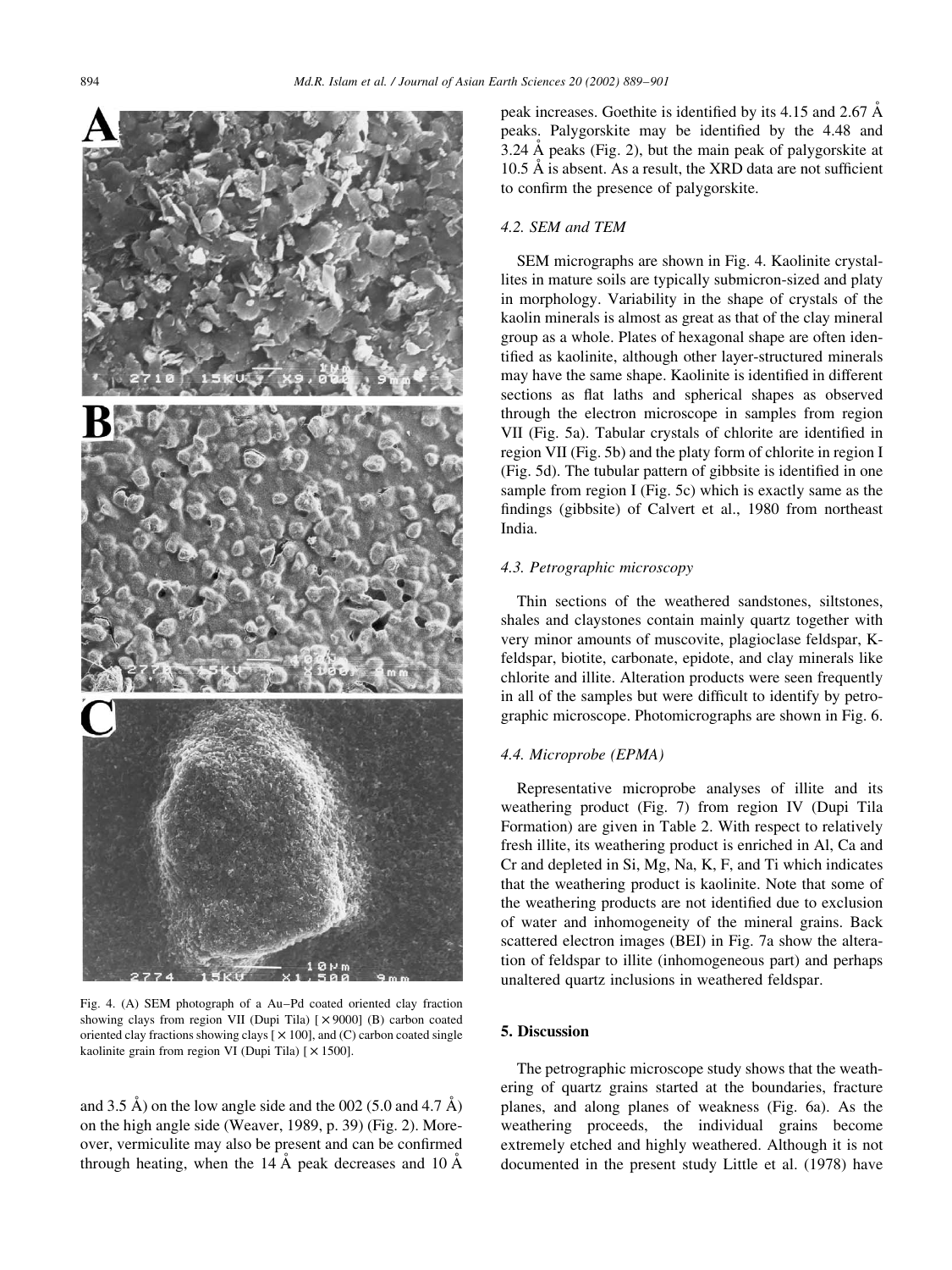

reported highly weathered quartz from their dune sand study in Fraser Island, Australia.

Weathering of K-feldspar also began at the boundaries and cleavage planes forming small cloudy materials (Fig. 6b). In the advanced stage of weathering, these cloudy materials turn into secondary minerals (i.e. kaolinite and illite). Plagioclase, observed under the petrographic microscope, is much more weathered than K-feldspar in all the sections. Its alteration initially starts along the cleavage and fracture planes leaving numerous small cloudy residual feldspars (Fig. 6c). Secondary minerals having a greenish color under crossed-nicols are newly formed illite. BEI (Fig. 7a) has documented the alteration of feldspar to illite. An alternative explanation is that the feldspar contained unaltered quartz inclusions which remained intact and the feldspar altered to illite. Under the petrographic microscope, muscovite grains appear weathered primarily along boundaries and cleavage planes. The typical high interference color of muscovite changes to dark brown at the initial stage. In more advanced stages, this brown colour changes into greenish brown which may be illite as a weathering product. This phenomenon is typical in the weathered samples from region III.

Birkeland (1984) suggested that individual mineral grain morphologies may be a more sensitive indicator of relative differences in weathering than depletion ratio methods because minerals show morphological features associated with weathering (particularly surface etching) long before they are significantly depleted. It has been clearly shown that most silicate minerals do not weather uniformly (Wilson, 1975; Berner and holdren, 1979; Petrovich, 1981); preferential weathering occurs at high energy sites associated with a number of structural features, including twinning planes, dislocations, fracture zones, and area of mechanical abrasion.

Several methods of determining the relative weathering status of mineral grains have been developed using these ideas (e.g. Locke, 1979; Creemens et al., 1992). By observing the morphological features of individual mineral grain caused by weathering in the study areas, we conclude that minerals have been subjected to intense weathering.

Bjorlykke (1998) has reported the formation of kaolinite from feldspar and mica in soils and sediments in the presence of meteoric water drainage. These conditions occur in zones with warm and humid climate, particularly under tropical and subtropical conditions. Kaolinite is formed due to greater leaching in the presence of high rainfall as reported by Ehlmann (1968). Gibbsite is often associated with an advanced state of weathering; however, its direct formation from primary minerals (Eswaran et al.,

Fig. 5. TEM-Photograph of a clay fraction (2 micron) (A) region VII (Dupi Tila) showing spherical kaolinites [× 14 000] (B) chlorite in the same section as A  $[ \times 19\ 000]$  (C) region I (Barail Group) showing typical gibbsite  $\lceil \times 10000 \rceil$ , and (D) showing chlorite and kaolinite (spherical) from the same section as C  $\lceil \times 19000 \rceil$ .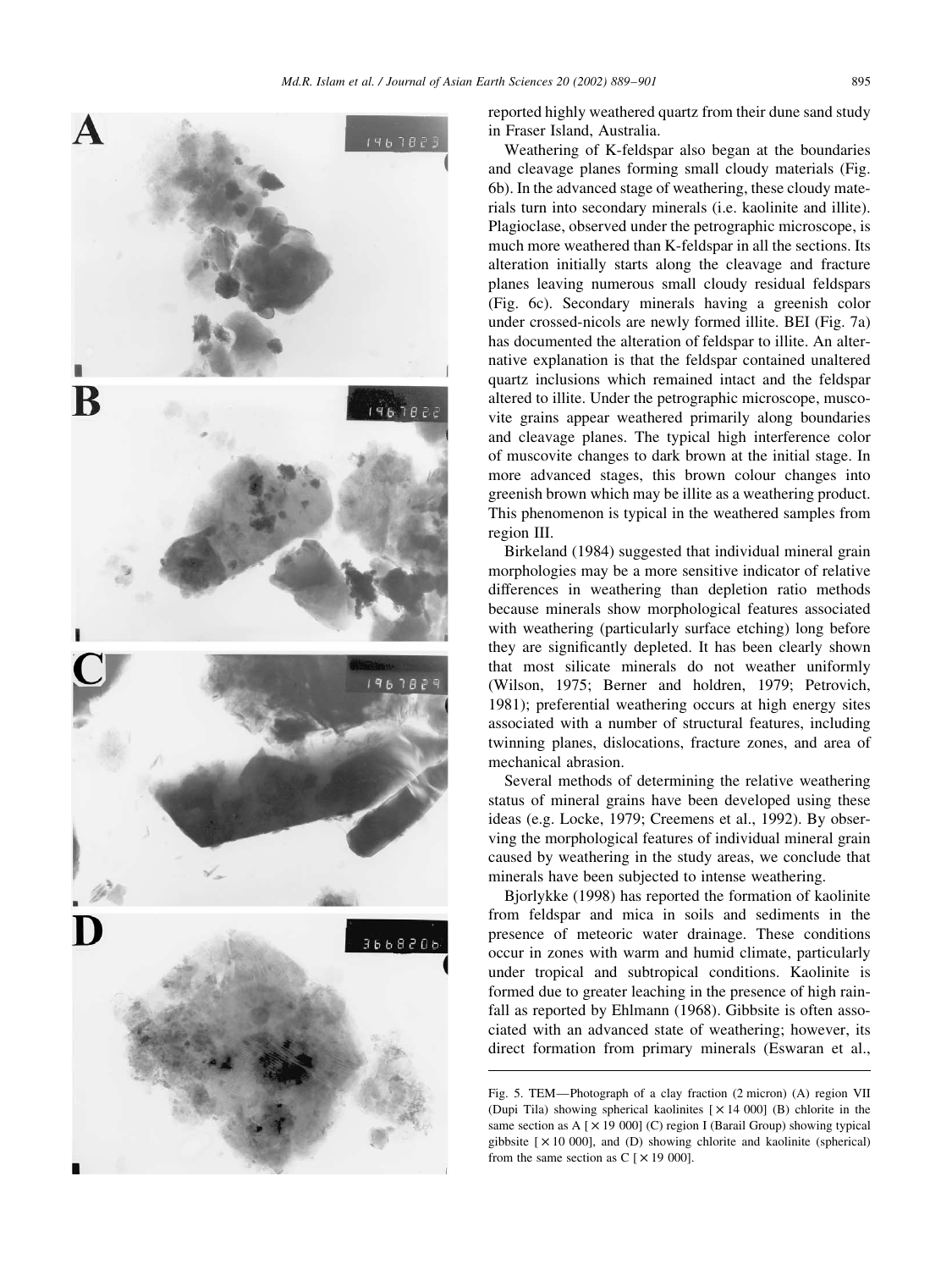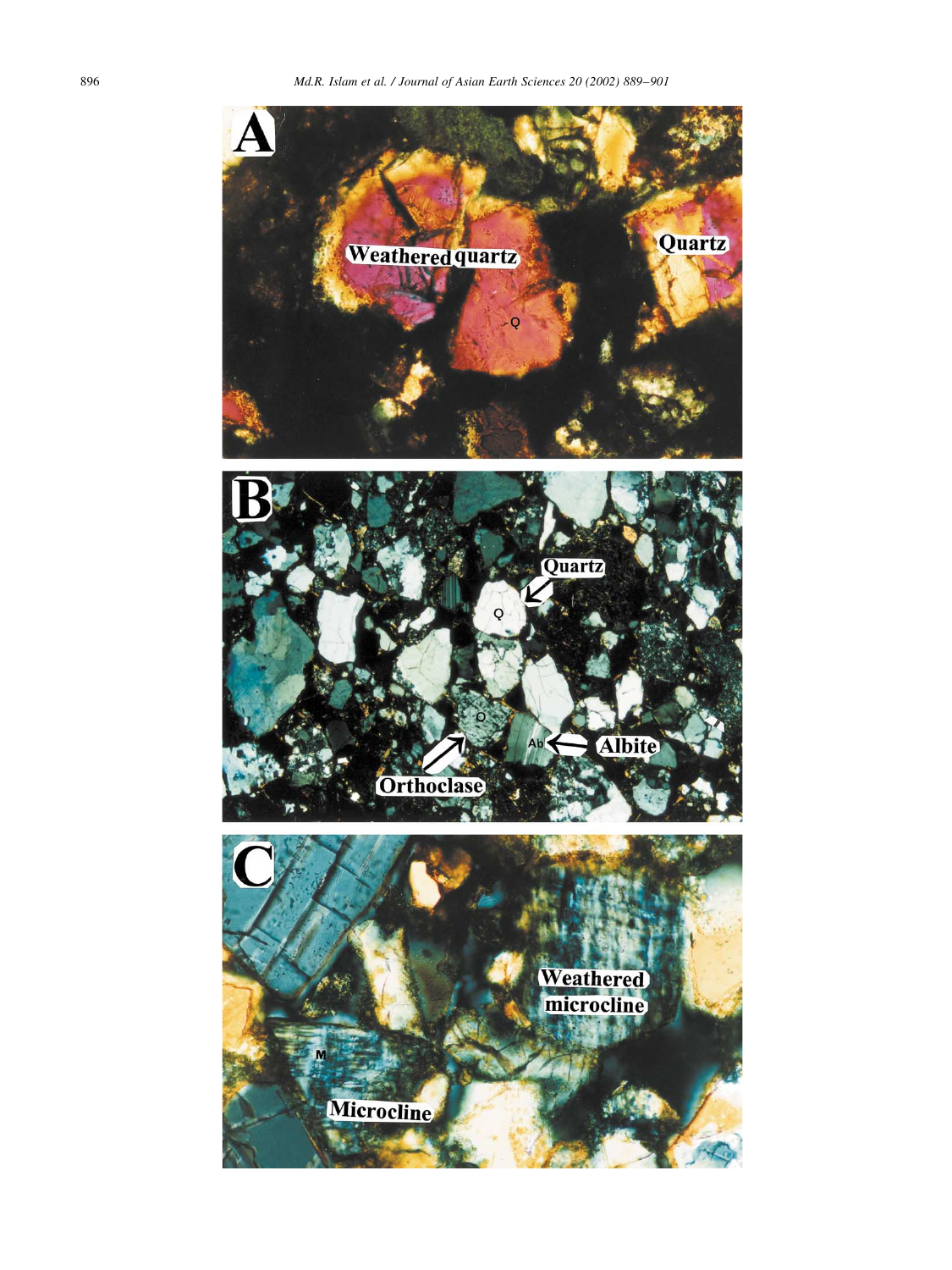897

1977), and its resilication to kaolinite—seem to make this mineral an 'outcast' in some of the proposed stability sequences (Calvert et al., 1980). The presence of kaolinite in almost all the samples is indicative of intense weathering. Kaolinite followed by gibbsite in region I (Barail Group) indicates that weathering reached an extreme stage which also agrees with Kronberg et al. (1986). Weaver (1989) noted that if appreciable water is available (not necessarily rainfall) and can move freely (due to high relief, porosity, permeability), virtually any rock or aluminosilicate mineral will alter to a kaolin-gibbsite-Fe oxides suite. Evans (1992) also reported that gibbsite commonly occurs with kaolinite in tropical areas and is believed to be the major end-product of weathering of aluminosilicate minerals. Sherman et al. (1967) reported that in the presence of continuously decomposing rock, an abundance of moisture and good drainage, ionic and amorphous Al are transported by the fluids until they are converted to crystalline gibbsite. The relatively higher elevation and gentle slope of region 1 with more than 7100 mm/yr of precipitation has created conditions favorable for forming a kaolinite-gibbsitegoethite suite through the weathering of feldspars and biotite. Many geologists have emphasized that the development of gibbsite is favorable under an alternating wet and dry climate. In contrast Sherman (1949) suggested that the season and the total amount of rainfall actually governed the development of gibbsite. In region I, which receives the highest rainfall in Bangladesh, the presence of kaolinite, gibbsite and goethite indicate alteration of aluminosilicate (mainly feldspar) minerals during the weathering processes. It is possible that the monsoonic tropical climate has influenced the gibbsite formation.

The increasing trend of Si and Al coupled with decreasing Fe and K in the chemical composition of weathered illite indicates that the weathering product is kaolinite (Table 2). Illite has been altered to kaolinite (Fig. 7c). This character has been observed throughout the sections and is particularly prominent in region III, IV and V. Muller and Bocquier (1985) found that kaolinite replacing mica in the tropics consists of Fe-kaolinites and with increased weathering (upward), becomes more Fe-rich and less crystallized. Kaolinites from Bangladesh, especially those that originated through weathering of illite and hydromica, are also Fe-rich as revealed by EPMA analyses.

Kaolinization of biotite is common under a 'more extreme weathering condition' (Wilson, 1975), particularly in tropical environments (Novikoff et al., 1972; Ojanuga, 1973; Eswaran and Heng, 1976; Eswaran and Bin, 1978a,b; Paven et al., 1981). Gibbsitization of biotite is also a common process in tropical environments according to Novikoff et al. (1972), Gilkes and Shuddhiprakarn (1979a,b) and Bisdom et al. (1982). In

a Cape Breton saprolite developed from granite Mckeague et al. (1983) found that feldspar and biotite had weathered to kaolinite, gibbsite and iron oxides. As biotite is affected at the early stage of weathering, the kaolinite, gibbsite, and goethite found in the study area (region 1) could be the product of biotite although no direct evidence has been documented. Vermiculte could be formed through the weathering of biotite.

Rocks in the southern part of Bangladesh (regions IV-VII) contains mostly chlorite and illite. Other areas (e.g. regions II and III) contain kaolinite with chlorite and illite indicating that the chemical weathering active in these areas is rather complex and is similar to that shown by Kronberg and Nesbitt (1981).

Merino et al. (1993) reported that parent rock silicates were extensively replaced by kaolinite and/or by Fe, Al, and Mn oxides (mainly hematite, goethite, gibbsite, and lithiophorite) during tropical weathering. The pseudomorphic replacement of kaolinite and parent-rock silicates by Al and Fe oxides during weathering is not a minor phenomenon. Enormous volumes of rocks (tens of meters of thickness covering about one third of all emerged lands) are today undergoing lateritization. These laterites mostly consists of kaolinite, and Al and Fe oxides. The occurrence of kaolinite, gibbsite, and goethite in the region 1 might indicate the lateritic nature of weathering.

Daniels et al. (1987) reported that gibbsite was apparently generated by rapid dissolution of feldspar in place followed by reprecipitation. Other researchers (e.g. Calvert et al., 1980) have reported that gibbsite forms only at depth as Al is released from feldspars in deep weathering fronts. In surface horizons, kaolinite formation is the primary sink for Al. Whether the primary Al silicates weather directly to gibbsite or through a kaolinite intermediate is governed by the intensity of leaching which is affected by a number of factors such as rainfall, temperature, parent rocks, topography, groundwater table, vegetation, and time (Hsu, 1989).

Our data indicate that gibbsite occurs at all depths in the Sylhet area (region I). The geochemical data (Islam, 1996) shows that Na, Ca, K, and Mg have been depleted by almost 95% compared to fresh bedrock indicating intense leaching and dissolution. As a result, kaolinite appears unstable while gibbsite is common. This phenomena might indicate that gibbsite is transformed through kaolinite which would agree with Daniels et al. (1987).

In general, all of the weathered samples from the study areas contain largely quartz, muscovite, and illite (mainly in clay fraction). Muscovite and illite are relatively resistant to weathering. The most likely source mineral for the formation of pedogenic illite or mica is K-feldspar or plagioclase plus mica.

Fig. 6. Photomicrograph (Petrographic microscope) of samples (A) from region 1 (Barail), Sylhet showing quartz grains affected by intense weathering through boundaries and fracture planes  $\left[\times 20\right]$  (B) from region II (Madhupur clay) showing weathering of albite and orthoclase  $\left[\times 4\right]$ , and (C) from region IV  $[\times 20]$  showing the weathering of microcline.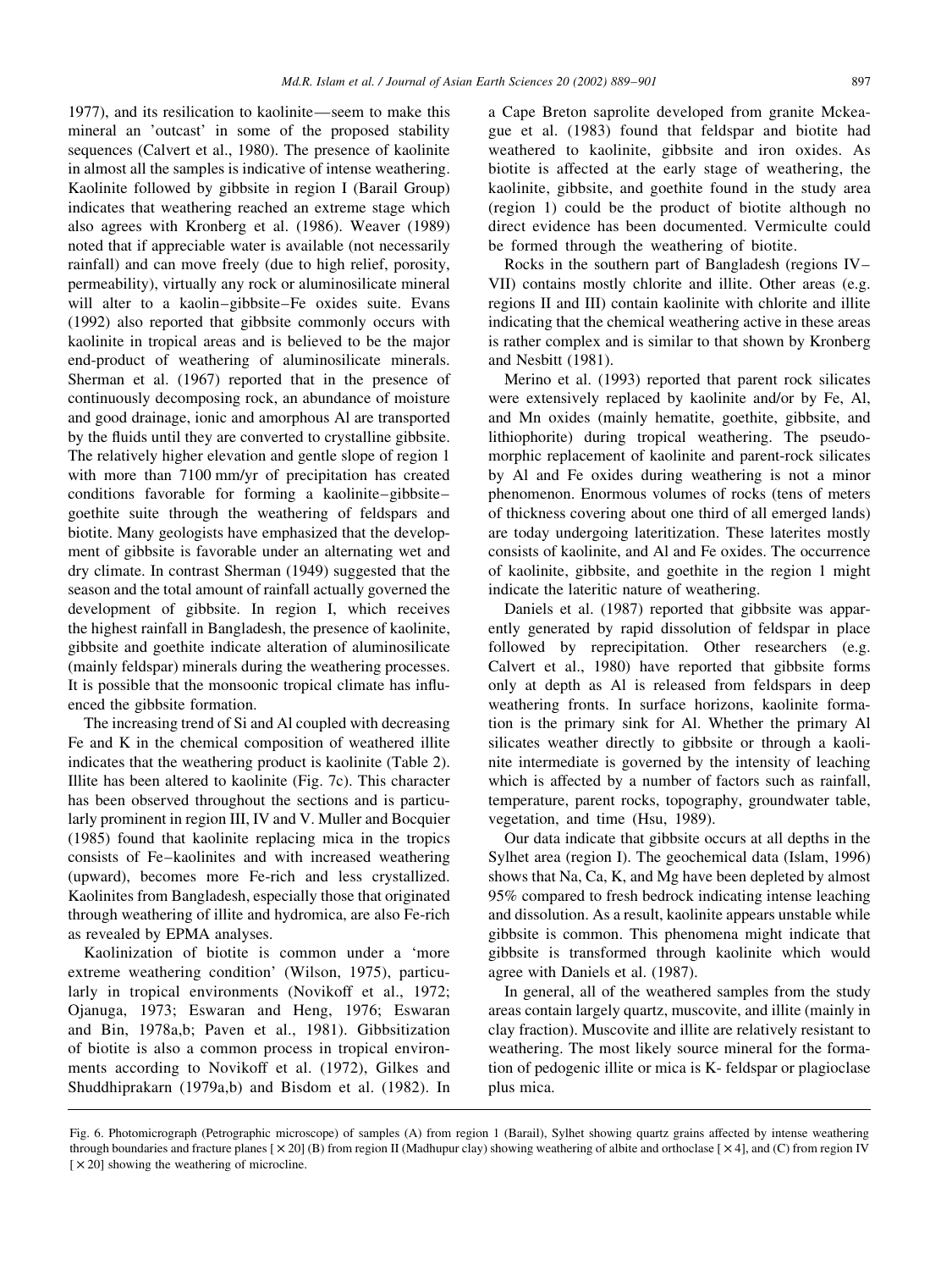

Fig. 7. (A) BEI photograph of a sample from region III (Madhupur Clay) showing the alteration of feldspar to secondary quartz (e.g. solid part) and to illite (e.g. inhomogeneous part) during weathering (B) illite showing initial to extreme stage of weathering in a sample from region VI, and (C) a sample from region IV (Dupi Tila) showing the alteration of illite (e.g. homogeneous fibres) to kaolinite (e.g. inhomogeneous part).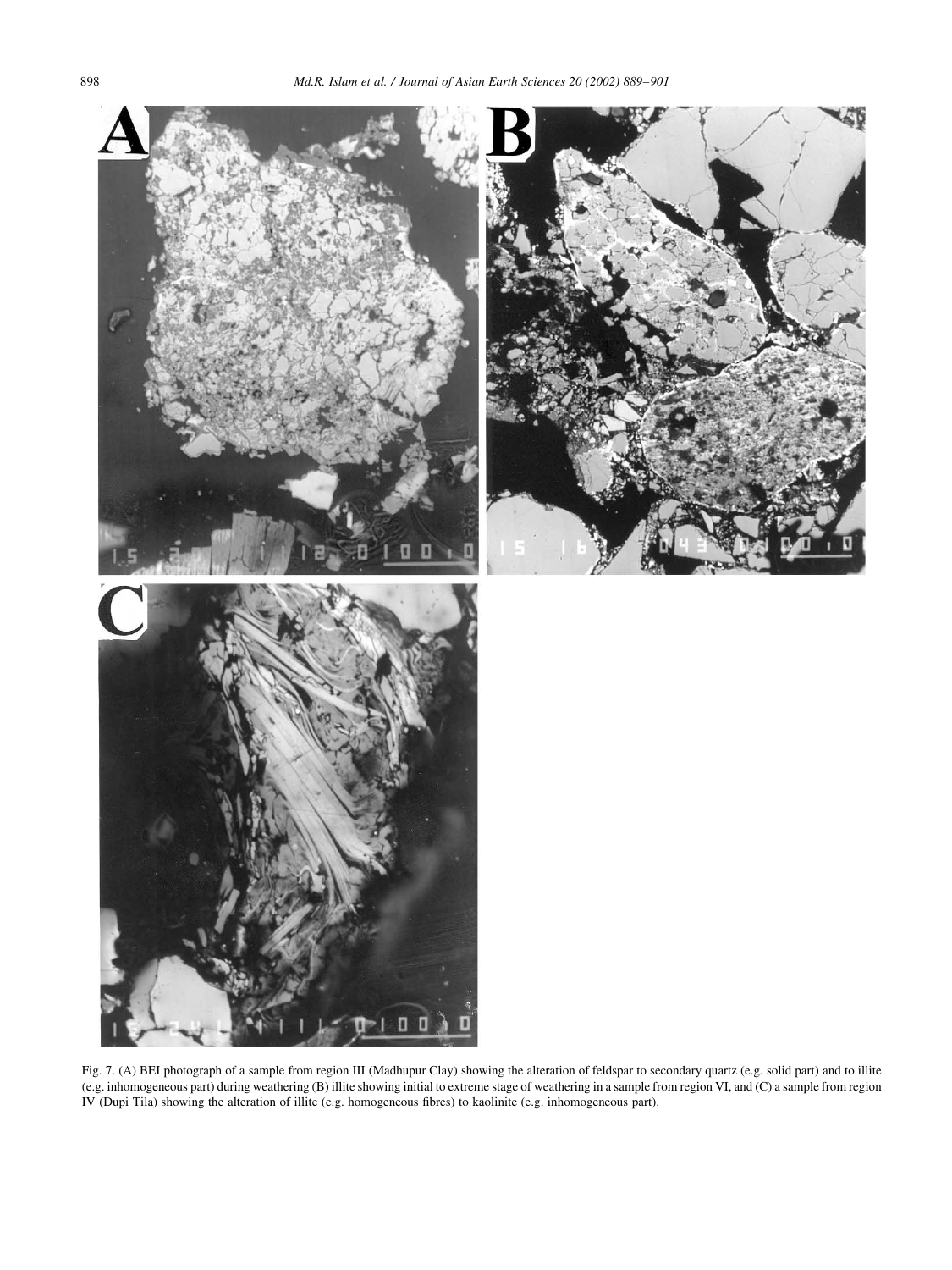Table 2 Chemical composition of illite and its weathering product

| Wt $%$                         | Illite <sup>a</sup>          | Illite's weathering product  |
|--------------------------------|------------------------------|------------------------------|
| SiO <sub>2</sub>               | 44.26                        | 41.16                        |
| $Al_2O_3$                      | 32.3                         | 33.62                        |
| MgO                            | 1.1                          | 0.08                         |
| CaO                            | $\boldsymbol{0}$             | 0.05                         |
| Na <sub>2</sub> O              | 0.25                         | 0.06                         |
| $K_2O$                         | 6.72                         | 0.31                         |
| FeO                            | 1.31                         | 1.05                         |
| TiO <sub>2</sub>               | 0.94                         | 0.09                         |
| MnO                            | $\boldsymbol{0}$             | 0.04                         |
| Cr <sub>2</sub> O <sub>3</sub> | 0.01                         | 0.04                         |
| NiO                            | $\boldsymbol{0}$             | 0.09                         |
| ZnO                            | 0.03                         | 0.09                         |
| $V_2O_3$                       | 0.12                         | $\overline{0}$               |
| Total                          | 87.04                        | 76.68                        |
|                                | On the basis of $24(O,OH^-)$ | On the basis of $18(O,OH^-)$ |
| Si                             | 6.9                          | 5.22                         |
| Al                             | 5.93                         | 4.97                         |
| Mg                             | 0.17                         |                              |
| Ca                             |                              |                              |
| Na                             | 0.06                         |                              |
| K                              | 1.32                         |                              |
| Fe                             | 1.16                         |                              |
| Ti                             | 0.1                          |                              |
| Mn                             |                              |                              |
| Cr                             |                              |                              |
| Ni                             |                              |                              |
| Zn                             |                              |                              |
| V                              |                              |                              |

<sup>a</sup> [K<sub>0.8</sub>Al<sub>1.9</sub>(Al<sub>0.5</sub>Si<sub>3.5</sub>)O<sub>10</sub>(OH)<sub>2</sub>]) (Garrels, 1984).

#### 6. Conclusions

The variability of alteration of primary minerals during intense weathering throughout the study areas suggest significant variability of the climate in the region. The current climatic conditions of significant increases in precipitation from west to east and from south to north are reflected in the degree of weathering. The minerals have been intensely weathered as revealed by morphological features of individual mineral grains. The presence of kaolinite in almost all the samples is also indicative of intense weathering. Kaolinite is followed by gibbsite in region I (Barail Group) and indicates that weathering had reached an extreme stage, which also agrees with Kronberg et al. (1986).

The major affected minerals during weathering processes are feldspars, biotite and muscovite. Plagioclase feldspar is much more weathered than K-feldspar in all the sections. Feldspar has been altered to illite and illite to kaolinite during intense weathering. In region I, which receives the highest rainfall in Bangladesh, the presence of kaolinite, gibbsite and goethite indicate alteration of aluminosilicate (mainly feldspar) minerals during the weathering processes. It is possible that the monsoonic tropical climate has influenced gibbsite formation. The occurrence of kaolinite, gibbsite, and goethite in the region-I may indicate the lateritic nature of weathering and the influence of a tropical and humid climate in the study area.

#### Acknowledgements

The study was financially supported by the University of Oulu, Finland and by National Science Foundation EAR-9458376-02. The Department of Geology, University of Dhaka, Bangladesh and the Geological Survey of Bangladesh provided assistance with the field work. Department of Geology, Washington State University has provided necessary additional literatures and computer facilities during revision of this manuscript.

#### **References**

- Ahmed, W., Zaher, M.A., 1965. Paharpur Gondowana coal field and subsurface geology of Rajshahi Division. Geological Survey of Bangladesh. Unpublished.
- Alam, M.K., Hasan, A.K.M., Khan, M.R., Whitney, J.W., 1990. Geological Map of Bangladesh. Geological Survey of Bangladesh/US Geological Survey, Dhaka.
- Banfield, J.F., Eggleton, R.A., 1990. Analytical transmission electron microscopy studies of plagioclase, muscovite and K-feldspar weathering. Clays Clay Miner. 38, 77-89.
- Banfield, J.F., Eggleton, R.A., 1988. Transmission electron microscope study of biotite weathering. Clays Clay Miner. 36, 47–60.
- Berg, G., 1932. Das Vorkommen der chemischen Elementen auf der Erde. Johann Ambrosius Barth, Leipzig 204pp.
- Berner, R.A., Holdren Jr, G.R., 1979. Mechanisms of feldspar weathering. II. Observations of feldspars from soils. Geochim. Cosmochim. Acta 43 1173-1186
- Birkeland, P.W., 1984. Soils and Geomorphology. Oxford University Press, New York 372pp.
- Bisdom, E.B.A., Stoops, G., Delvigne, J., kurmi, P., Altemuller, H.-J., 1982. Micromorphology of weathering biotite and its secondary products. Pedologie 33, 225-252.
- Bhattacharyya, T., Pall, D.K., Srivastava, P., 2000. Formation of gibbsite in the presence of 2:1 minerals: an example from Ultisols of northeast India. Clay Miner. 35, 827-840.
- Bjorlykke, K., 1998. Clay mineral diagenesis in sedimentary basins—a key to the prediction of rock properties. Examples from the north Sea Basin. Clay Miner. 33, 15-34.
- Brown, G., Brindley, G.W., 1980. X-ray diffraction procedures for clay mineral identification. In: Brown, G., Brindley, G.W. (Eds.). Crystal structures of clay minerals and their X-ray identification. Mineralogical Society Monograph No. 5 London, pp. 305-356.
- Calvert, C.S., Buol, S.W., Weed, S.B., 1980. Mineralogical characteristics and transformations of a vertical rock-saprolite-soil sequence in the North Carolina Piedmont: feldspar alteration products-their transformation through the profile. Soil Sci. Soc. Am. J. 44, 1104-1112.
- Chesworth, W., Dejou, J., Larroque, P., 1981. The weathering of basalt and relative mobilities of the major elements at Belbex France. Geochim. Cosmochim. Acta 45, 1235-1243.
- Cramer, J.J., Nesbitt, H.W., 1983. Mass-balance relations and trace element mobility during continental weathering of various igneous rocks. Symp. Petrol. Weather Soils, Sci. Geol. Mem. 73, 63-73.
- Creemens, D.L., Darmoody, R.G., Norton, L.D., 1992. Etch-pit size and shape distribution on orthoclase and pyriboles in a loess catena. Geochim. Cosmochim. Acta 56, 3423-3434.
- Daniels, W.L., Everett, C.J., Zealazny, L.W., 1987. Virgin hardwood forest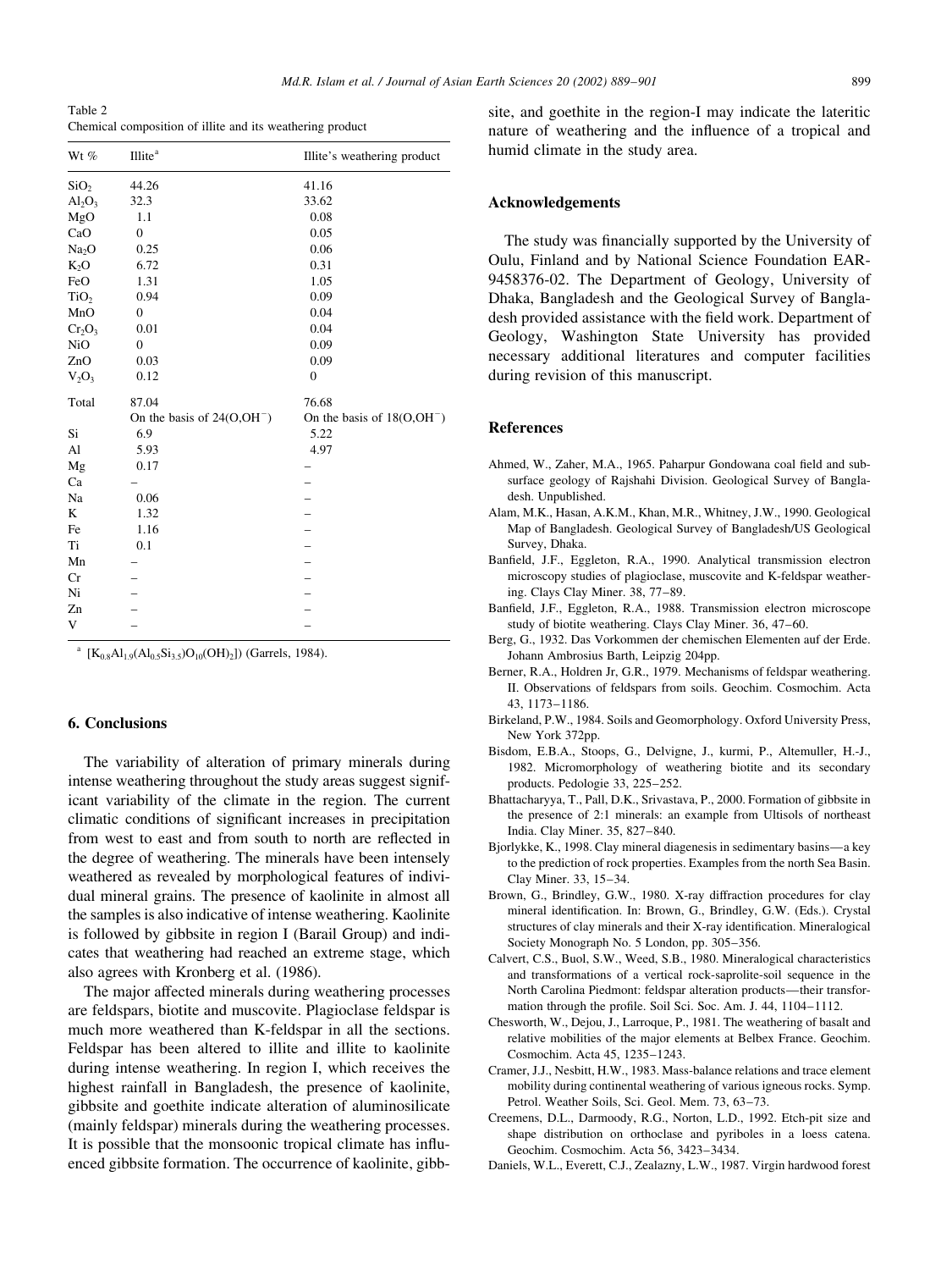soils of the southern Appalachians Mountains: II. Weathering, mineralogy and chemical properties. Soil. Sci. Soc. Am. J. 51, 730-738.

- Delvinge, J., 1965. Pedogenese en Zone Tropicale. La Formation des Mineraux secondaries en Milieu Feralitique. Memoires 13. Orstom, Paris 177p.
- Ehlmann, A.J., 1968. Clay mineralogy of weathered products and river sediments. J. Sedim. Petrol. 2, 885-894.
- Evans, L.J., 1992. Alteration products at the earth's surface—the clay minerals. In: Martini, I.P., Chesworth, W. (Eds.). Weathering, Soils and Paleosols. Elsevier, New York, p. 618.
- Eswaran, H., Heng, Y.Y., 1976. The weathering of biotite in a profile on gneiss in Malaysia. Geoderma 16, 9-20.
- Eswaran, H., Stoops, G., Sys, C., 1977. The micromorphology of gibbsite forms in soils. J. Soil Sci. 28, 136-143.
- Eswaran, H., Bin, W.C., 1978a. A study of a deep weathering profile on granite in Peninsular Malaysia. II. Mineralogy of the clay, silt, and sand fractions. Soil Sci. Soc. Am. J. 42, 149-153.
- Eswaran, H., Bin, W.C., 1978b. A study of a deep weathering profile on granite in Peninsular Malaysia. III. Alteration of Feldspars. Soil Sci. Soc. Am. J. 42, 154-158.
- Exley, C.S., 1976. Observations on the formation of kaolinite in the St. Austell Granite, Cornwall. Clay Miner. 11, 51-63.
- Fields, M., Swindale, L.D., 1954. Chemical weathering of silicates in soil formation. NZ J. Sci. Technol. 35, 140-154.
- Fritz, S.J., Ragland, P.C., 1980. Weathering rinds developed on plutonic igneous rocks in the North Carolina Piedmont. Am. J. Sci. 280, 546-559.
- Fritz, S.J., Mohr, D.W., 1984. Chemical alteration in the micro weathering environment within a spheroidally weathered anorthite boulder. Geochim. Cosmochim. Acta 42, 417-424.
- Garrels, R.M., 1984. Montmorillonite/illite stability diagrams. Clays Clay Miner, 32, 161-166.
- Gilkes, R.J., Shuddhiprakarn, A., 1979a. Biotite alteration in deeply weathered granite. I. Morphological, mineralogical, and chemical properties. Clays Clay Miner. 27, 349-360.
- Gilkes, R.J., Shuddhiprakarn, A., 1979b. Biotite alteration in deeply weathered granite. II. The oriented growth of secondary minerals. Clays Clay Miner. 27, 361-367.
- Glenn, R.C., Nash, V.E., 1963. Weathering relationships between gibbsite, kaolinite, chlorite and expansible layer silicates in selected soils from the Lower Mississippi Coastal plain. In: Bradley, W.F., (Ed.), Clays and Clay Minerals Proceedings: Twelfth National Conference, Atlanta, USA, p. 529.
- Harris, R.C., Adams, J.A.S., 1966. Geochemical and mineralogical studies on the weathering of granitic rocks. Am. J. Sci. 264, 146–173.
- Helgeson, H.C., garrels, R.M., Mackenzie, T.F., 1969. Evaluation of irreversible reaction in geochemical processes involving minerals and aqueous solutions-II. Applications. Geochim. Cosmochim. Acta 33,  $455 - 481.$
- Hill, I.G., Worden, R.H., Meigham, I.G., 2000. Geochemical evolution of a paleolaterite: the interbasaltic formation, Northern Ireland. Chem. Geol.  $166, 65 - 84.$
- Hsu, P.H., 1989. Aluminium hydroxides and oxyhydroxides. Minerals in soil Environments, Dixon, J.B., Weed, S.B. (Eds.). Soil Sci. Soc. Am. J., 331-378 Madison, USA.
- Islam, Md. R., 1996. The ancient weathering crust in Finnish Lapland and the recent weathering crust in Bangladesh—a comparison. PhD Thesis. Acta Universitatis Ouluensis, A 285, p. 129.
- Khan, M.A.M., 1978. Geology of the Eastern and the Northeastern part of Sadar Subdivision, Sylhet District, Bangladesh. Records of the Geological Survey of Bangladesh II, Part IV, p. 20.
- Khan, M.A.M., 1980. A brief account of the geology and hydrocarbon exploration in Bangladesh. Offshore Southeast Asia Conference. February, EAPEX session.
- Khan, M.R., Mominulla, M., 1980. Stratigraphy of Bangladesh. Petroleum and Mineral Resources of Bangladesh. Seminar and Exhibition, Dhaka, October, 1980, pp. 35-40.
- Kronberg, B.I., Nesbitt, H.W., 1981. Qualification of weathering, soil chemistry and soil fertility. J. Soil Sci. 32 (3), 4553-4559.
- Kronberg, B.I., Nesbitt, H.W., Lam, W.W., 1986. Upper Pleistocene Amazon Deep-sea Fan Muds reflect intense chemical weathering of their mountainous source lands. Chem. Geol. 54, 283-294.
- Little, I.P., Armitage, T.M., Gilkes, R.J., 1978. Weathering of quartz in dune sands under subtropical conditions in eastern Australia. Geoderma  $20.225 - 237$
- Locke, W.W., 1979. Etching of hornblende grains in artic soils: an indicative of relative age and paleoclimate. Quat. Res. 11, 197-212.
- Lodding, W., 1972. Conditions for the direct formation of gibbsite from K-feldspar-discussion. Am. Miner. 57, 292-294.
- McCaleb, S.B., 1959. The genesis of red-yellow podzolic soils. Soil Sci. Soc. Am. Proc. 23, 164-168.
- McKeague, J.A., Grant, D.R., Kodama, H., Beke, G.J., Wang, C., 1983. Properties and genesis of a soil and the underlying gibbsite bearing saprolite. Cape Breton Islad, Canada. Can. J. Earth Sci. 20, 37-48.
- Merino, E., Nahon, D., Wang, Y., 1993. Kinetics and mass transfer of pseudomorphic replacement: application to replacement to parent minerals and kaolinite by Al, Fe and Mn oxides during weathering. Am. J. Sci. 293, 135-155.
- Middleberg, J.J., Van-Der, W., Cornelis, H., Woittiez, J.R.W., 1988. Chemical processes affecting the mobility of major, minor and trace elements during weathering of granitic rocks. Chem. Geol. 68, 253– 273.
- Muller, J.-P., Bocquier, G., 1985. Mineralogy and microstructural aspects of pedogenic alteration in a lateritic formation of Cameroon. International Clay Conference, Denver, Abstract, p. 161.
- Nahon, D. 1976. Cuirasses ferrugineuses et encrouttements calcaires au Senegal occidental et en Mauritanie. Systemes evolutifs: geochimie. structures, relais et coexistence: sciences Geologisque, Memoires, 44, p. 232.
- Nahon, D.B., 1991. Introduction to petrology of soils and chemical weathering. Wiley, New York 313p.
- Nesbitt, H.W., 1979. Mobility and fractionation of rare earth elements during weathering of granodiorite. Nature 279, 206-210.
- Novikoff, A., Tswlassou, G., Gac, J.-Y., Bourgeat, F., Tardy, Y., 1972. Alteration des biotites dans les arenes des pays temperes, tropicaux et equatoriaux. Sci. Geol. 25, 287-305.
- Oianuga, A.G., 1973. Weathering of biotite in soils of a humic tropical climate. Soil Sci. Soc. Am. Proc. 37, 644-646.
- Parham, W.E., 1969. Formation of halloysite from feldspar: low temperature artificial weathering versus natural weathering. Clays Clay Miner.  $17, 13 - 22$
- Paul, D.D., Lian, H.M., 1975. Offshore Tertiary Basins of South-East Asia: Bay of Bengal to South China sea. Ninth World Petroleum Congress 3, pp. 107-121.
- Paven, M.-J., Fedoroff, N., Robert, M., 1981. Alteration meteorique des biotites on Algerie. Geoderma 26, 287-309.
- Petrovich, R., 1981. Kinetics of dissolution of mechanically comminuted rock-forming oxides and silicates. I. Deformation and dissolution of quartz under laboratory conditions. Geochim. Cosmochim. Acta 45,  $1665 - 1674.$
- Samad, A.M.M., 1986. Ground water quality in the coastal areas of Bangladesh. Banglad. J. Geol. 5, 11-18.
- Sengupta, S., 1966. Geological and geophysical studies in western part of Bengal Basin, India. Bull. Am. Assoc. Petrol. Geol. 50 (5), 1001-1018.
- Sherman, G.D., 1949. Factors influencing the development of laterite and lateritic soils in the Hawaiian Islands. Pacif. Sci. 3, 307-314.
- Sherman, G.D., Cady, J.G., Kawa, H.I., Blamsburg, N.E., 1967. Genesis of the bausitic Hailu soils. Hawaii Agric. Exp. Stn. Tech. Bull. No. 56.
- Statistical Year Book of Bangladesh, 1991. Bangladesh Bureau of Statistics, Dhaka, 729p.
- Weaver, C.E., 1989. Developments in sedimentology—44—Clays, Muds, and Shales. Elsevier, Amsterdam 819p.
- White, A.F., Brantley, S.L. (Eds.), 1995. Chemical weathering rates of